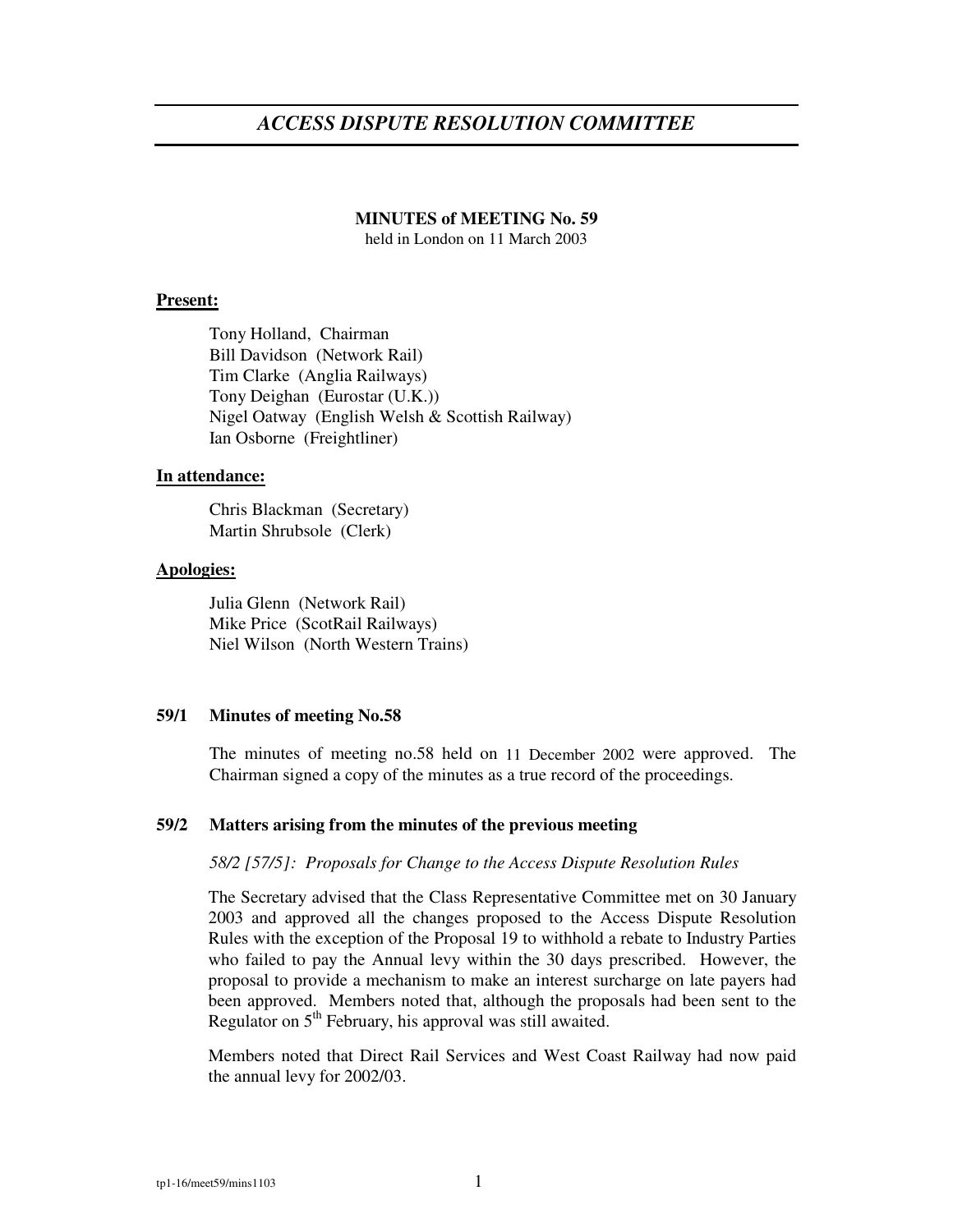#### **59/3 Changes in Membership**

Members noted that Network Rail had appointed Adrian Thear as Alternate to Bill Davidson following the resignation of Tim Robinson.

# **59/4 Review of outturn for 2002/03 and approval of Budget for 2003/04**

Members noted the Committee's expenditure for the current year was satisfactorily within budget, and that the outturn for 2002/03 indicated a surplus of income against expenditure, due to a reduction in the number of hearings before the ADRC, and a marked reduction in the expected workload for the Timetabling Committee in the New Year.

Members asked that some adjustment be made to the level of certain individual elements of the budget, but approved the overall budget for 2003/04 at £270,000.

# **59/5 Preparation of the 8 th Annual Report**

Members declared that the  $8<sup>th</sup>$  Annual Report should be prepared in the same format as the  $7<sup>th</sup>$  report published in 2002. A draft should be circulated in mid-April for review at the next meeting, prior to publication in May 2003.

It was agreed that there was opportunity for the Business Review section of the report to review the state of the dispute resolution process. Furthermore it would be opportune for the Chairman to write a suitable cover letter addressing the issue, setting out the position and objectives of the Committee in the context of the dispute resolution processes and seeking views on what changes in process industry parties feel might be required.

The Committee also agreed that the Clerk should update part 2 of the report, absorbing the decisions of the Committees during the 12 month period, and, in the business review to incorporate some brief comments on the implications of the Regulator's decision on the appeal against determination ttc132 of the Timetabling **Committee** 

**Action:** Secretariat

# **59/6 Update on References**

The Secretary advised members that he had received notification of a reference, associated with the application of the Railtrack Independent Station Access Conditions, from Thameslink Rail and two other Train Operators on the subject of Qualifying Expenditure. A hearing had been provisionally earmarked for March 2003, but the parties had requested more time to engage in further discussions to try and resolve the issues.

Submissions were expected shortly from the parties to reference AD29, Great Eastern Railway and Network Rail, on the subject of Schedule 8 application to delays on the Great Eastern main line. This is an issue which it had been